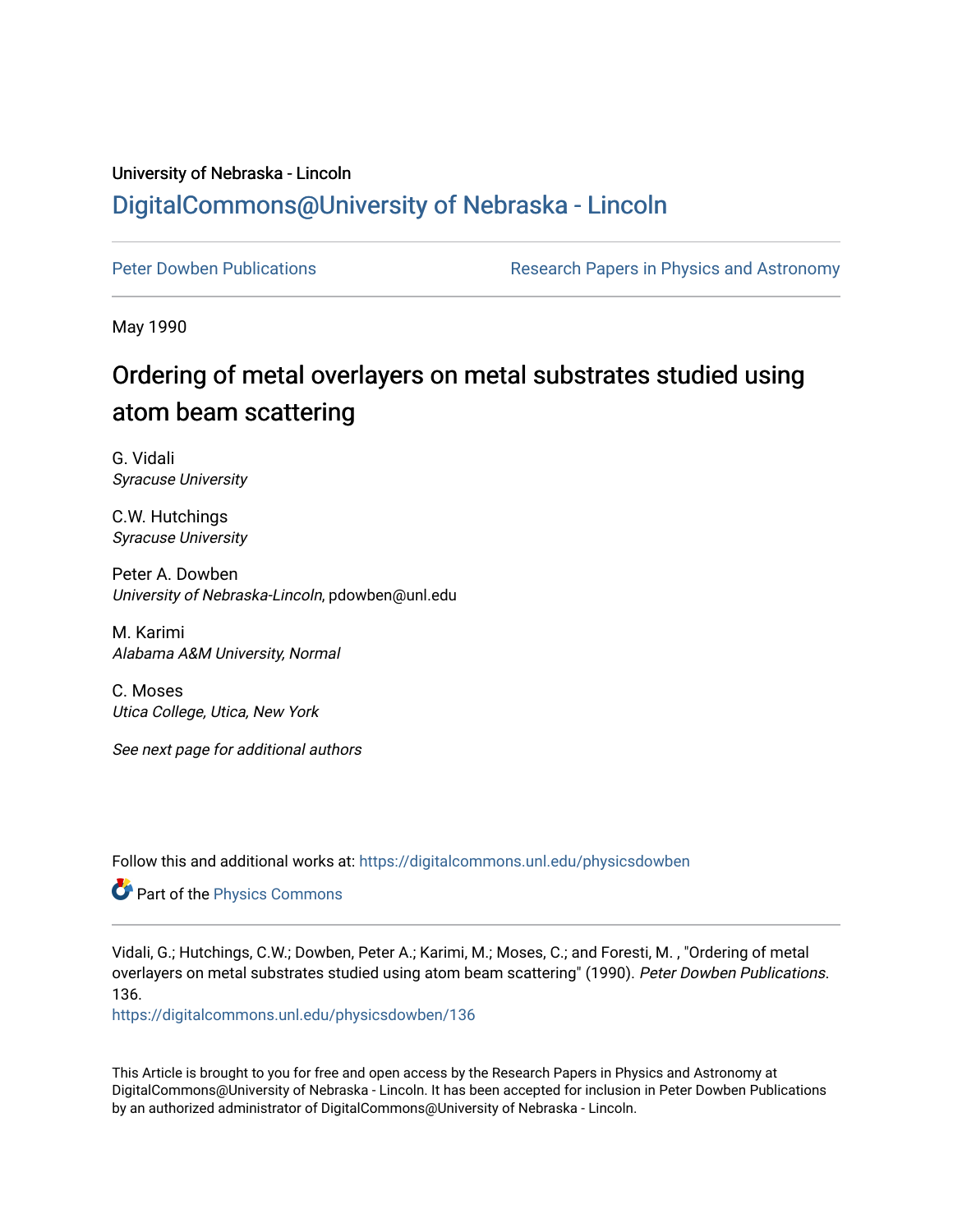### Authors

G. Vidali, C.W. Hutchings, Peter A. Dowben, M. Karimi, C. Moses, and M. Foresti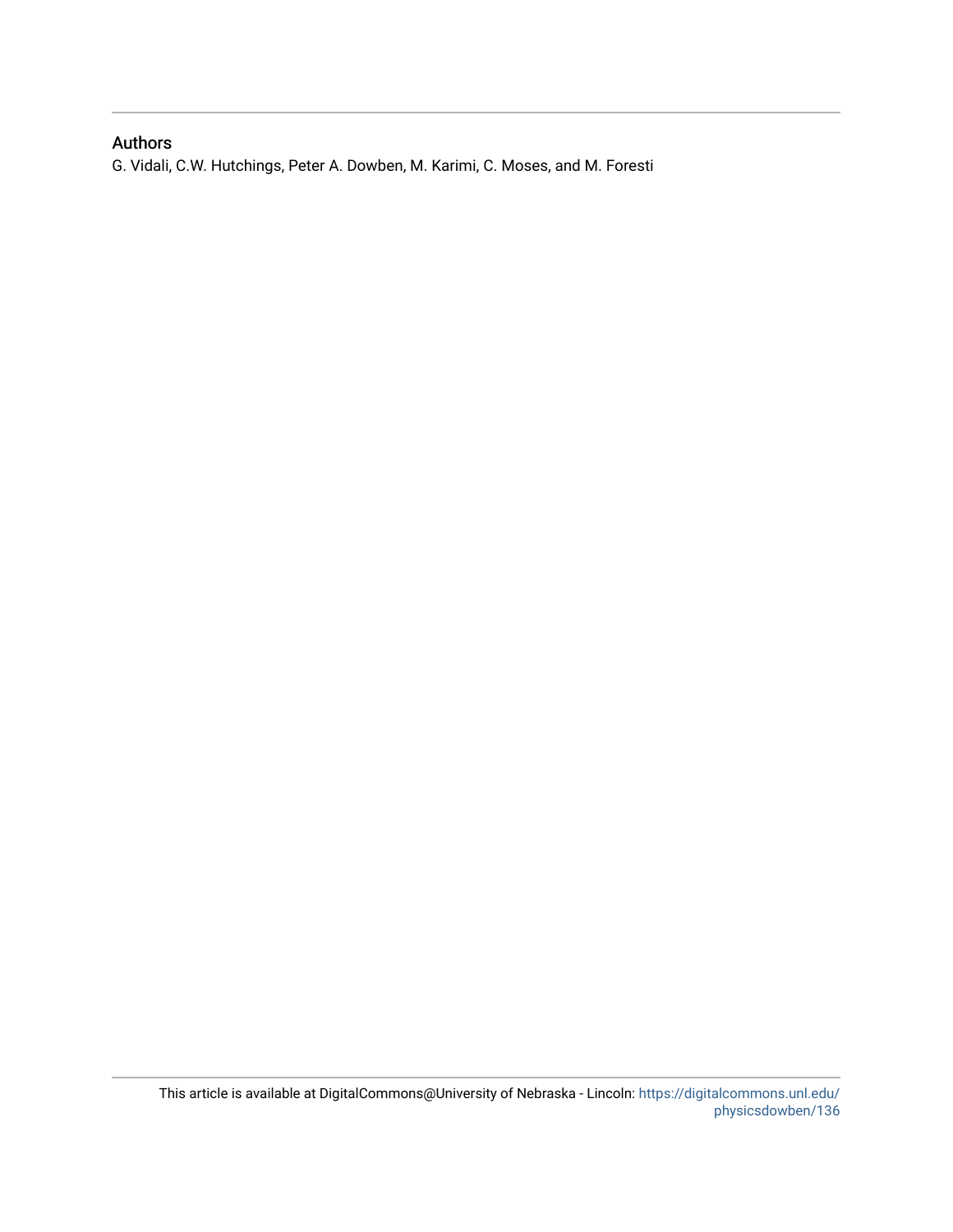### **Ordering of metal overlayers on metal substrates studied using atom beam scattering**

G. **Vidali,** G. **W.** Hutehings, **and** P. **A. Dswben** 

*Physics Department, Syracuse University, Syracuse, New York 13244-1130* 

M. Karimi

*Physics Department, Alabama A&M University, Normal, Alabama 35762* 

C. **Moses** 

*Physics Department, Utica College, Utica, New York 13502* 

**bt** Foresti

*D@artimento* di *Fisiea, hiirive~~itd* **di** *Campohasso, Cempobasso, Italy* 

(Received I6 October 1989; accepted 30 October **1089)** 

We **wil** illustrate how atom beam scattering **(ABS)** can be used to study the growth and ordering of adsorption of Hg on Cu(001). At low coverage (less than 2% of a monolayer), we obtain that the scattering cross section of He with (adsorbed) **Hg** is about 50 **A'.** We find that mercury forms two stable phases on Cu(001) in the temperature range between 200 and 330 K, a  $c(2\times2)$  and a high density  $c(4\times4)$  phase. From ABS diffraction data, we can deduce the corrugation of the surface electron charge density of the mercury layer in the two ordered phases. From the analysis of our data, we obtain a Bebye temperature for the **Wg** overlayer of about 11 **5** K. We will report preliminary calculations on the adsorption energy of Hg on  $Cu(001)$  and on the interaction of He with a Hg preplated Cu(001) surface.

surfaces and interfaces have spurred a great deal of research bined use of two surface sensitive techniques, atom beam (LEED), can be exploited to obtain detailed information on the growth and ordering of mercury on Cu(001). **500** psi pressure of He gas through a  $10 \mu$  nozzle into vacu-

reasons. First, there has been considerable interest lately in with a Heli-Trans continuous flow cryostat. Beam energies the electronic structure of mercury layers on metal sur-<br>of 21 and 63 meV were used in this study. the electronic structure of mercury layers on metal surfaces.<sup>2</sup> Particular attention was given to the issue of the met-<br>al-insulator transition.<sup>3</sup> Second, the fact that the mercury manipulator; the sample can then be moved from the sample layer could be easily deposited and removed made the preparation chamber into the scattering chamber. Operating Hg/Cu system an ideal candidate for studies of growth and pressures in the ultrahigh vacuum **(UHV)** chambers are in ordering of overlayers on metal substrates. Because of the the mid  $10<sup>-10</sup>$  Torr range. The sample can be cooled down to large size of the Hg atom and the weak chemisorption of Hg  $140$  K and heated up to 1300 K. The sample temperature was on many metal surfaces,<sup>2,3</sup> we expected to find that a system measured with a chromel-alumel thermoco on many metal surfaces, $^{2,3}$  we expected to find that a system such as Hg on Cu(001) would show interesting phenomena ple angles ( $\theta$ , polar angle made by the incoming beam and as the result of a competition between adsorbate—adsorbate—surface normal;  $\phi$ , azimuthal angle for rotat and adsorbate-substrate interactions. Finally, recent reports ple normal) can be changed, as well the position of the maof ultraviolet photoelectron spectroscopy (UPS) studies of nipulator axis. Hg on Cu(Ob)l) indicated a change in the electronic struc- The He beam is detected by a **QMS** (Balzers), which is ture of Hg, which could be reiatcd to the strain associated housed in a differentially pumped endosure. The detector is with the formation of an Hg layer with lattice constant 20% mounted on a doubly differentially pumped rotatable platgreater than the nearest neighbor distance in bulk Hg.<sup>4</sup> form that can be rotated by 190° around the manipulator axis

As in a preliminary study to this system, $^S$  LEED was used by a stepping motor. to obtain the phase diagram and for a rapid determination at The Cu(001) sample is cleaned prior to each experiment layer structure could be uniquely identified. Additional in-<br>analyzer using Auger electron spectroscopy (AES). We deor the scattering cross section from isolated Hg atoms, have measurement sf the height and shape of the He specularly also been obtained by ABS, as will be described below. reflected beam.

#### **I. INTRODUCTION 81, AND REALLY REALLY BE SEEN ASSESSED BY A REALLY AND REALLY BE SEEN ASSESS**

Improvements in characterizing and probing surfaces as Our ABS apparatus is schematically shown in Fig. 1. It well as an increased interest in the microscopic properties of consists of a beam line, where the He beam is for well as an increased interest in the microscopic properties of consists of a beam line, where the He beam is formed and<br>surfaces and interfaces have spurred a great deal of research collimated; a sample preparation chamber on the structural characteristics of ultrathin films on crystal-<br>line surfaces.<sup>1</sup> In this work, we will illustrate how the com-<br>evaporation sources for thin-film depositions, and a scatterline surfaces.<sup>1</sup> In this work, we will illustrate how the com-<br>bined use of two surface sensitive techniques, atom beam ing chamber in which a reverse-view, four-grid LEED optics scattering (ABS), and low-energy electron diffraction and a rotatable quadrupole mass spectrometer **(QMS)** are **(LEED)**, can be exploited to obtain detailed information on located.<sup>6</sup> The He beam is formed by the expansion We chose to study the Hg/Cu(001) system for several um. The beam energy can be changed by cooling the nozzle

> manipulator; the sample can then be moved from the sample surface normal;  $\phi$ , azimuthal angle for rotation around sam-

the ordered structures of the overlayer. With ABS, out of the by Ar ion sputtering  $(1-2 kV, 1 \mu A)$  and annealing up to many possible interpretations of the LEED results, the over- 600 °C. Contamination can be monitored by a retarding field formation, such as the Debye temperature of the overlayer termined that a better indicator of surface perfection was the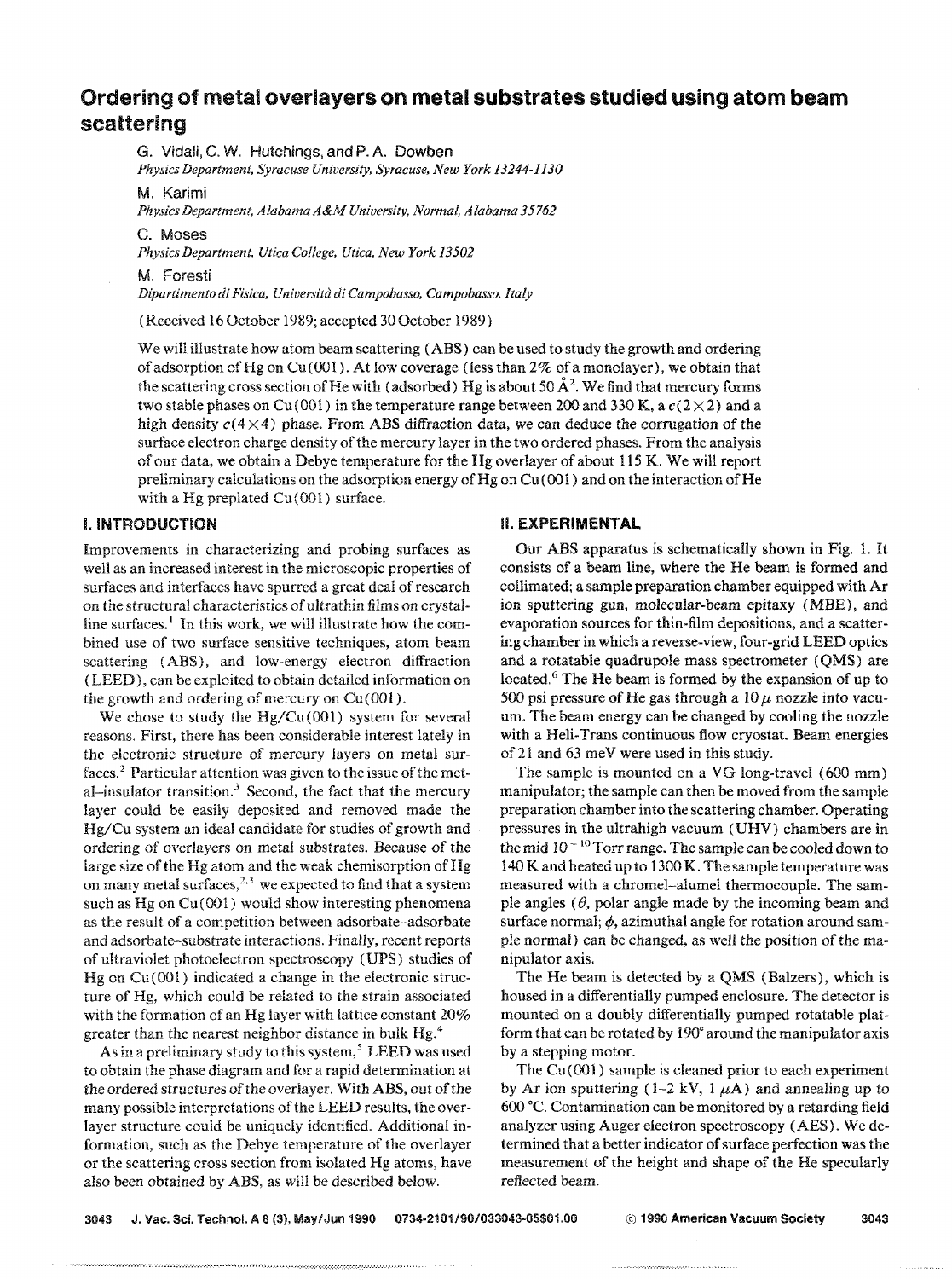

**FIG. 1.** Schematic of the ABS apparatus.

Triple distilled mercury is admitted in the sample preparation chamber through a UHV leak valve. The pressure **is**  measured by a nude ion gauge located in the scattering chamber. We found that mercury adsorbed only on a rather clean copper surface. Noticeable desorption occurs above room temperature, as measured by the attenuation of a diffraction beam of the overlayer with the reduction of the Hg ambient background pressure. Therefore, most of the adsorption experiments were done at temperatures less than 270 **K.** Once a Iayer is formed, very little contamination is accumulated during a typical data acquisition interval ( 1/2 h); the surface, i.e.,  $Cu(001)$  plus mercury layer, is periodically cleaned by flashing it to 200 °C. No trace of mercury is left on the surface and no amalgamation or alloying has been observed with UPS."

#### **111. RESULTS**

In Fig. 2, we show the attenuation of the He specular intensity as a function of time, while mercury is admitted into the chamber at a pressure (uncorrected for ion gauge Hg cross section) of  $3 \times 10^{-9}$  Torr. The coverage range explored in the experiment reported in Fig. 2 is from 0 to about 1.5% of a monolayer [here coverage is indicated as  $\theta = Hg$ atoms/Cu atoms on the  $(001)$  surface]. The surface temperature is 245 K. As can be seen, the initial attenuation of the reflected He beam is linear in the mercury exposure. In Fig. 3, we show a complete adsorption curve; after the initial drop, the intensity of the specularly reflected He beam recovers. There is a kink in the curve at about 8.4 Langmuir (L) and the signal peaks at 9.8 L. Here the Hg pressure is  $1 \times 10^{-8}$  Torr and the surface temperature is 245 K. LEED and ABS angular scans show that, at the coverages corresponding to the position of this kink, a  $c(2\times2)$  structure with lattice parameter  $a = 3.6$  Å is formed on Cu(001) (the ideal coverage is  $\theta = 0.5$ ). Where the signal peaks in Fig. 3, a high density  $c(4\times4)$  phase is formed (with coverage of *0.62).* This structure corresponds to a square Hg lattice with next neighbor distance of 3.22 Å rotated by 18.4° from the  $(110)$  direction of the Cu lattice.<sup>5</sup>

He diffraction scans for these two structures are reported in Fig. 4. These scans were taken at the position of the kink and peak as discussed above. The overlayer for each coverage studied was annealed to about 370 K and then the surface temperature was lowered to ahout 150 K to have a more favorable Debye-Waller factor. Care was taken to avoid desorbing or backadsorbing mercury in the heating/cooling cycles, respectively.

The attenuation of the specular He **peak** from a mercury Iayer as a function of surface temperature is reported in Fig. 5. From this figure, a Debye temperature for the Ng layer can be inferred as illustrated in the next section.



FIG. 2. Adsorption of **Hg** on Cu(001) measured by He specular scattering.  $P_{\text{He}} = 3 \times 10^{-9}$  Torr.  $T_s = 245$  K. The leak valve was opened at  $t = 20$  s.  $\theta_i = 70^\circ$ .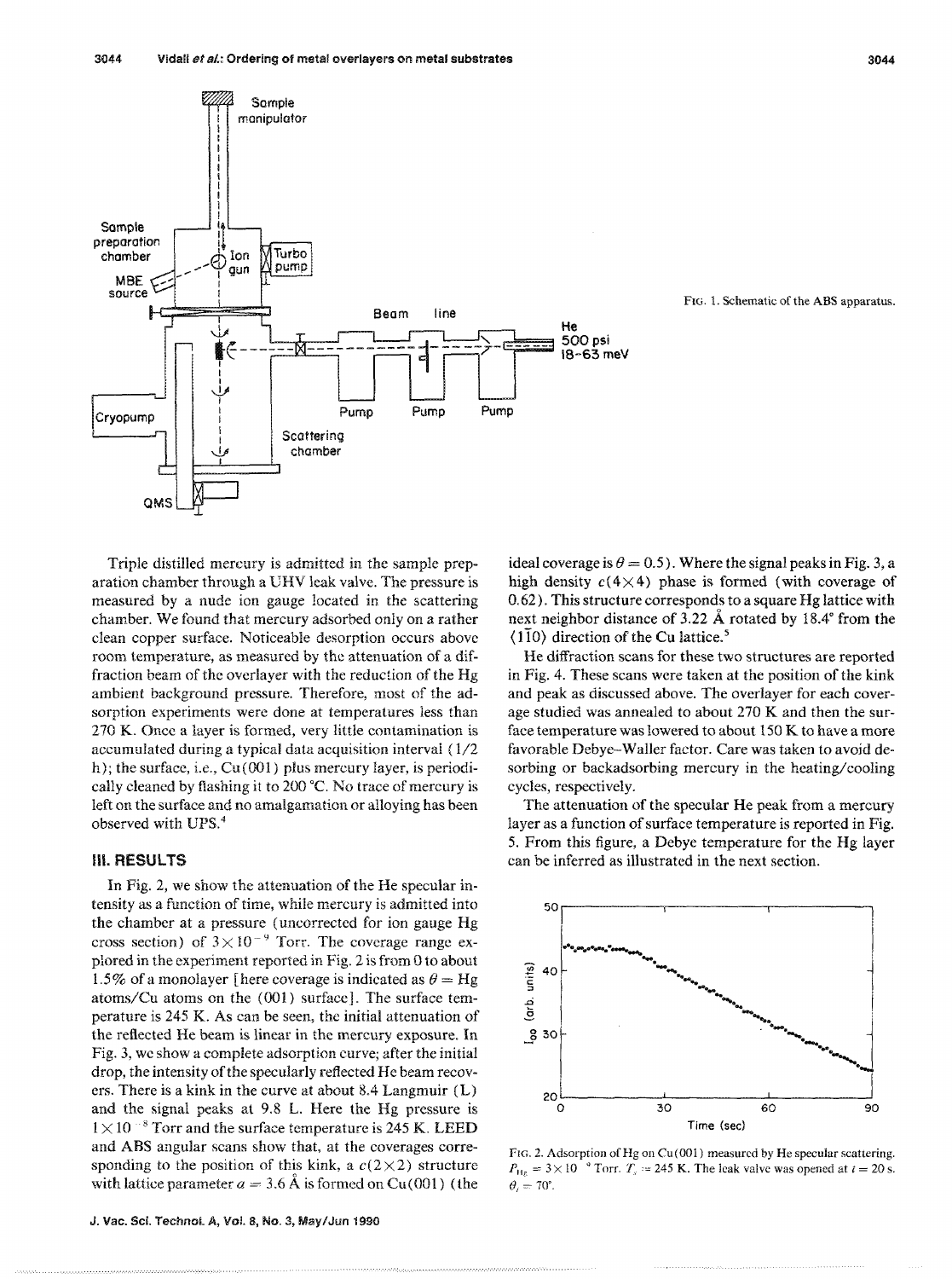

FIG. 3. Same as Fig. 2.  $P_{\text{Hg}} = 1 \times 10^{-8}$  Torr. Left arrow corresponds to formation of  $c(2\times2)$ , right arrow to high density  $c(4\times4)$ .



FIG. 4. He diffraction from a  $c(2\times2)$  (top) and high density  $c(4\times4)$  (bottom) **Hg** overlayer on **Cu(001).** Diffraction beams are labeled with respect to the overlayer net. Angle  $\phi$  is with respect to the  $\langle 1\overline{1}0 \rangle$  direction in the copper crystal.  $E_i = 21$  meV;  $\theta_i = 71.25^{\circ}$  (top) and 70° (bottom).



FIG. 5. Attenuation of the specular peak as a function of surface temperature for a high density  $c(4\times4)$  Hg overlayer on Cu(001).  $E_i = 63$  meV.  $\theta_i$  $= 60^\circ$ .

**9. Mac. Sci. Techno!. A, Vsl. 8, Ns. 3, May/Jun 1990** 

#### **IV. DISCUSSION**

It has already been shown that He scattering is very sensitive to the presence of adsorbates at small concentrations.<sup> $7,8$ </sup> It was found that the scattering cross section of He interacting with a single adsorbed atom or molecule is similar to the gas phase cross section for the same system. Intuitively, one can explain this by the fact that in both cases it is the long range part of the interaction that leads to the scattering of He away from the specular direction.

Following Ref 7(b), we have

$$
I/I_0 = (1 - \theta)^{\alpha},
$$
 (1)

with  $\alpha = \Sigma/A$ , where  $\Sigma$  is the He-Hg scattering cross section, *A* is the area of the substrate unit cell and  $I_0$  is the He specular intensity from the clean surface.

For small coverages, Eq.  $(1)$  yields a linear relationship " between He intensity and coverage:<br>
to between He intensity and coverage:

$$
I/I_0 = (1 - \theta)^{\alpha} \approx \exp(-\alpha \theta) \approx 1 - \alpha \theta.
$$

From Fig. 3, we estimate that from the positions of the known ordered structures [i.e.,  $c(2\times2)$  and  $c(4\times4)$ ] the sticking coefficient is approximately constant. We have also found that as the temperature is lowered, the exposures at which phase boundaries occur change little.<sup>5,9</sup> In first approximation, we can take the sticking coefficient as unity. We then obtain from a linear fit to Fig. 2 that  $\alpha \approx 8$  and therefore  $\Sigma \approx 50 \text{ Å}^2$ . The main uncertainty in this measurement is the error made in assuming that the sticking coeficient is unity. For comparison, the He-Pb scattering cross section, when Pb is adsorbed on Cu(001), is about 80  $\AA$ <sup>2 8</sup> (the size of an isolated Pb is about 10% larger than **Hg).** 

We can address why the intensity **of** the specular peak increases again with increasing coverage, and why the original intensity of the He specularly scattered beam is not achieved upon completion of the overhayer as seen in Fig. 3. In the case of the scattering of He from  $Xe<sub>10</sub>$  it was seen that the attenuation rate of the He scattered intensity changed as Xe islands formed on the Pt $(111)$  surface, but the intensity was not observed to cease decreasing. We can explain our mercury on copper data in terms of the Debye-Waller factor. Using a conventional analysis of the Debye-Waller attenuation of a He beam scattering from a surface, $6.11$  we obtain

$$
I/I_0 = \exp(-2W)
$$
  
=  $\exp\left[-\frac{24E_iT_s}{Mk_B\theta_D^2}(\cos^2\theta_i + D/E_i)\right]$ 

where  $E_i$  is the incident beam energy,  $T_s$  the surface temperature,  $m$  and  $M$  the mass of He and Hg, respectively,  $k_B$ the Boltzmann constant,  $D$  is the He-Hg plated Cu(001) potential well depth, and  $\theta_D$  is the Debye temperature.

From an analysis of data in Fig. 5 we obtain that  $\theta_p = 115$ K, where for *D* we used the value of 5.5 meV, as discussed later. Using similar experimental procedures, we obtained the Debye-WalIer factor for *Gn* (001 ); this gives an **upparent**  Debye temperature for  $Cu(001)$ , using the formula above, of  $320 K$ , a value that is comparable to what has been previously reported." In principle, a more sophisticated analysis is necessary to take into account the simultaneous interaction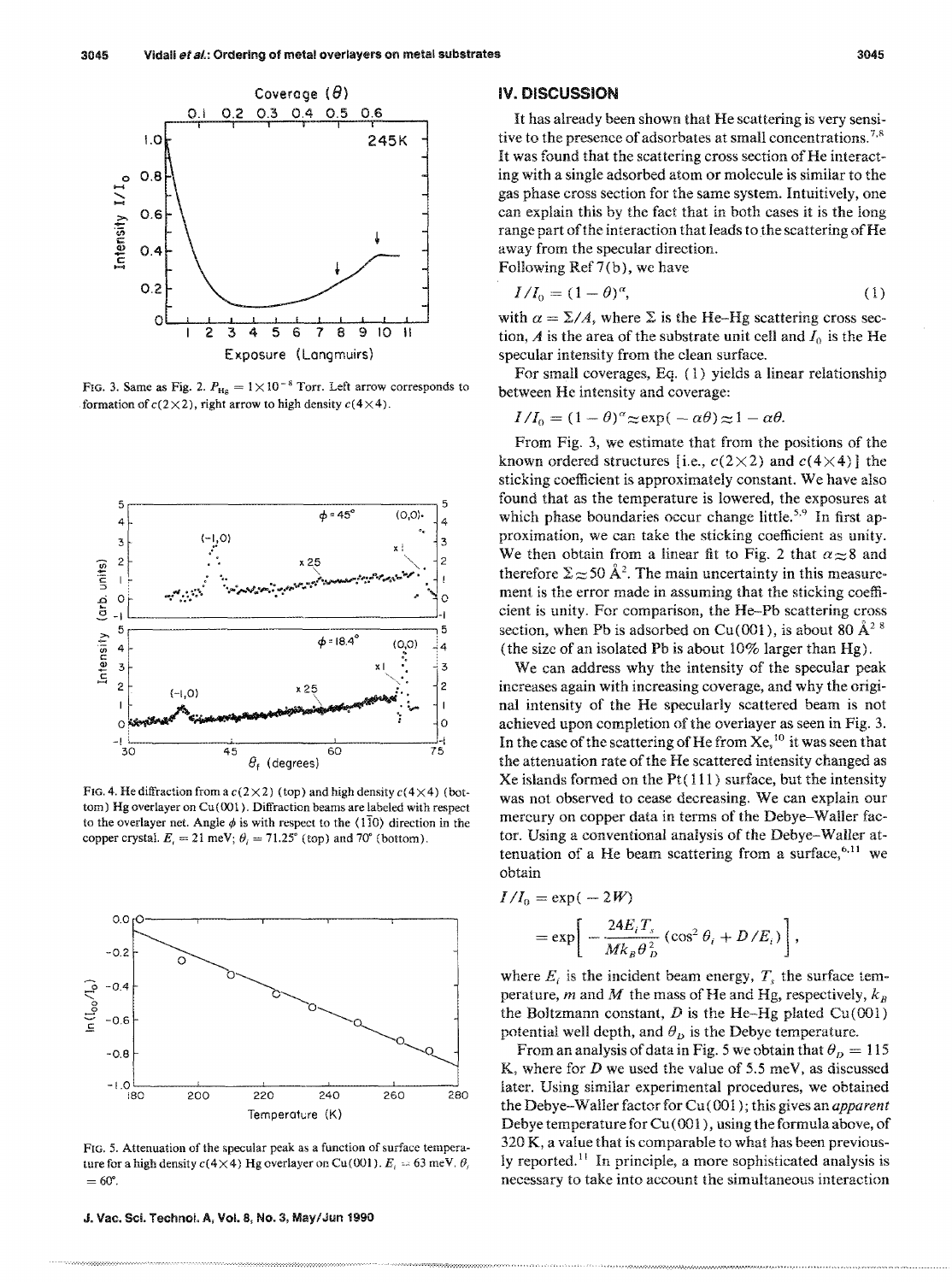of He with more than one Cu atom. In the case of the He-Hg overlayer system, the distance between IIg atoms is much larger (40%) and an interaction of a He atom with only one Hg atom is more likely.

The difference in the Bebye-Waller factor for He- $Cu(001)$  and He-Hg  $c(2\times2)$  is not as large as the one observed between He-Pt $(111)$  and He-Xe on Pt $(111)$ , <sup>10</sup> We note that in fact, Xe physisorbs on most surfaces, while Hg is weakly chemisorbed, as illustrated later.

We can now explain the source of differences in the signal for the Hg overlayer on Cu(001) as compared with the full intensity for Me on Cu; if we divide the He-Cu intensity by the He-Hg one, we obtain 0.37 [here we took the intensity of the  $c(4\times4)$  structure]. The ratio of the measured Debye-Waller factors gives 0.52. The remaining discrepancy must be attributed to the fact that part of the He scatters in diffraction channels in the case of the mercury overlayer, while almost all the elastic intensity is channeled into the specular peak in the case of  $He-Cu(001)$ . Furthermore, the specular peak increases slightly upon annealing of the overlayer. We note that all the information obtained from figures such as Fig. 3 relates to the same area on the crystai. In such a ease, the same defects and imperfection are monitored during the adsorption process.

It is of interest to know the "corrugation" of the surface, i.e., the variation of the electron surface charge distribution sampled by the He atom. This information is used in a variety of atom/molecule-surface processes, such as the influence of corrugation on the change of rotational states of molecules on surfaces, $^{12}$  on diffusion (hopping) coefficients, $^{13}$ and on the determination of binding sites and defect distributions,  $14$  to name a few.

To obtain an estimate of the amplitude of the He-surface potential modulation across the surface, which was demonstrated to reflect the modulation of the surface electron charge density,<sup>15</sup> we used the scattering formalism of the hard wall model in the eikonal approximation.<sup>16,17</sup> While we await a more complete set of data to perform the more sophisticated close coupling calculations, the method employed here should yield a good preliminary estimate on the surface corrugation, which could be compared with previous estimates for other systems.

The hard wall is represented by the function

$$
Z(z) = 1/2Z_0 [\cos(2\pi x/a) + \cos(2\pi y/a)],
$$

where *a* is the lattice spacing of the *overlayer*, while the probability of scattering in the channel  $(m,n)$ , where  $(m,n)$  are integers appearing in the expression for the surface lattice vectors of the *overlayer*:  $G = 2\pi/a$  (*m,n*), is given by

 $P_{m,n} = \cos \theta_g / \cos \theta_i / A_G |^2$ ,

with  $\theta_G$  the diffracted angle and

$$
A_G=-\chi^{(-|D|^{m|+|n})}J_{|m|}(c^{'})J_{|n|}(c^{'}),
$$

and  $J_{1n}$  are Bessel functions of order *m* and *n* and *c'* is the  $2.5$   $3.5$   $4.5$   $5.5$   $6.5$   $7.5$ momentum transfer corrected for the change in the particle  $Z(\tilde{A})$ momentum when it enters the well multiplied by  $Z_0$ .<sup>16,17</sup><br>This formalism should hold if the corrugation is not too<br>large, i.e.,<br>fourfold hollow site.<br>fourfold hollow site.

**J. Vac. Sci. Technol. A, Vol. 8, No. 3, MaylJun 1990** 

$$
\frac{1}{2}Z_0 < 0.14 \, a,
$$

where  $a$  is the lattice constant of a one-dimensional sinusoidal wall.<sup>14</sup>

From inspection of Fig. 4 and our calculations, we find this condition to be satisfied. For the  $c(2\times2)$  phase, we find  $\frac{1}{2}Z_0 = 0.08$  Å, while for the high density  $c(4\times4)$  phase we have  $\frac{1}{2}Z_0 \approx 0.03$  Å.

These numbers can be compared with  $0.3 \text{ Å}$  for He-LiF(001),<sup>18</sup> i.e., a system with a large corrugation, 0.02 Å for He-graphite (a smooth substrate),  $^{19}$  and less than 0.001 Å for  $He-Ag(111)$ ,<sup>20</sup> the latter one is a typical one of close or nearly close pack surfaces of metals. FOP **CU** (001 ) , no He diffraction has been observed.<sup>11</sup>

We have done a preliminary calculation of the He-Hg overlayer on Cu(001) interaction potential. Hg atoms, in the  $c(2\times2)$  configuration, were put on a Cu(001) surface; the distance of the **Hg** layer from the Cu surface (i.e., the distance between the planes of the nuclei) was found by calculating the equilibrium distance for a mercury atom interacting with the  $Cu(001)$  surface. We used Lennard-Jones  $Hg-Hg^{21}$  and Cu–Cu<sup>22</sup> potentials and combination rules to obtain the Hg-Cu potential. The Hg-Cu layer distance was found to be 2.48  $\AA$ , while the binding energy for Hg on  $Cu(001)$  0.52 eV was in good agreement with the experimental value deduced from the isosteric heat at low coverage (0.05 of a monolayer)  $0.48$  eV.<sup>9</sup> The isosteric heats as a function of  $Hg$  coverage  $\lceil$  up to the completion of the  $c(2\times2)$  phase] were obtained from adsorption and desorption isobars where the coverages were determined by ABS. To obtain the He-Hg overlayer potential, we followed the procedure in Ref. 23 and used the He-Hg potential as determined by gas phase experiments. $24$  The resulting potential is shown in Fig. 6. The binding energy for He on the Hg layer is 5.5 meV. The calculations here reported do not have any adjustable parameter. We also obtained that the most favorable binding site for He on the  $c(2\times2)$  Hg–Cu(001) surface is the four hollow one. The corrugation, i.e., the variation in the perpendicular direction of a isoenergy potential curve, is  $Z_0 = 0.3 \text{ Å}$  at 18 meV of energy, which is considerably higher than the hard wall estimate obtained above. We attribute this discrepancy chiefly to the inadequacy of the Lennard-Jones model to describe the corrugation. Further work with more realistic potentials is under way.



fourfold hollow site.